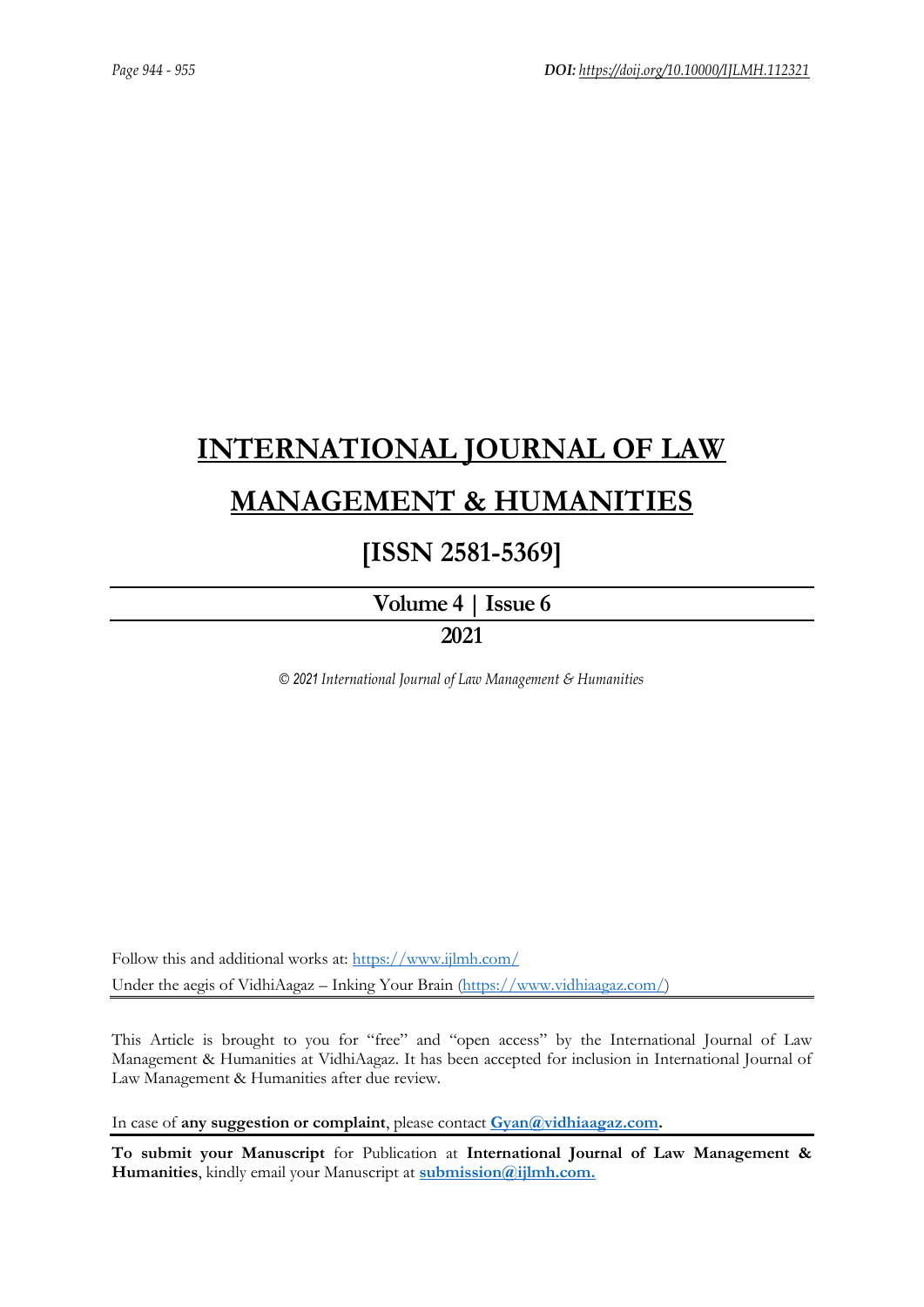# **A Tussle between Human Rights and Economic Development: An Augmenting Gap between the Rich and the Poor amidst Covid-19 in India**

# **SOMYA BABEL<sup>1</sup>**

#### **ABSTRACT**

*The piqued relationship between human rights and economic development has been persisting for a long time irrespective of various reforms and policies. The stifle between the two has garnered the attention of various policymakers and the activists to strike a balance without one aspect overpowering the other. The conflict once again got stimulated during Covid-19 where the entire world encountered an economy fiasco on the one hand and a blatant human rights violation on the other hand. The same was experienced by India where the government made several attempts to make mutual concessions between the two. The aim was to relieve the financially middle class and the lower class of the society but ended up aiding the well-off families to become wealthier. The reformative actions taken by the government has failed to emanate the basic rights to the marginalized sections of the society. It has been a tough time for India to tackle the economic crisis but depriving the masses of their basic rights is never justifiable. The government through various reforms has endeavored to ameliorate the standard of living of all the classes of the society but what needs to be done is to aid affordability and accessibility in the short term and long term. This paper aims at evaluating the evil factors of the economy which have led to the widened rich-poor gap even more during Covid-19 in India. This paper propounds an effective mechanism to curtail the inequalities and portrays various tools that shall prompt economic development without hindering human rights in India.* 

*Keywords: Human rights, economic development, Covid-19, inequality, rich-poor gap, violation, etc.*

# **I. INTRODUCTION**

The Covid-19 pandemic jolted the foundation of human rights in a pernicious manner which made the entire world realize the significance of it. It led to turmoil at all levels of society

© 2021. International Journal of [Law Management & Humanities](https://www.ijlmh.com/) [ISSN 2581-5369]

<sup>&</sup>lt;sup>1</sup> Author is an Advocate in India.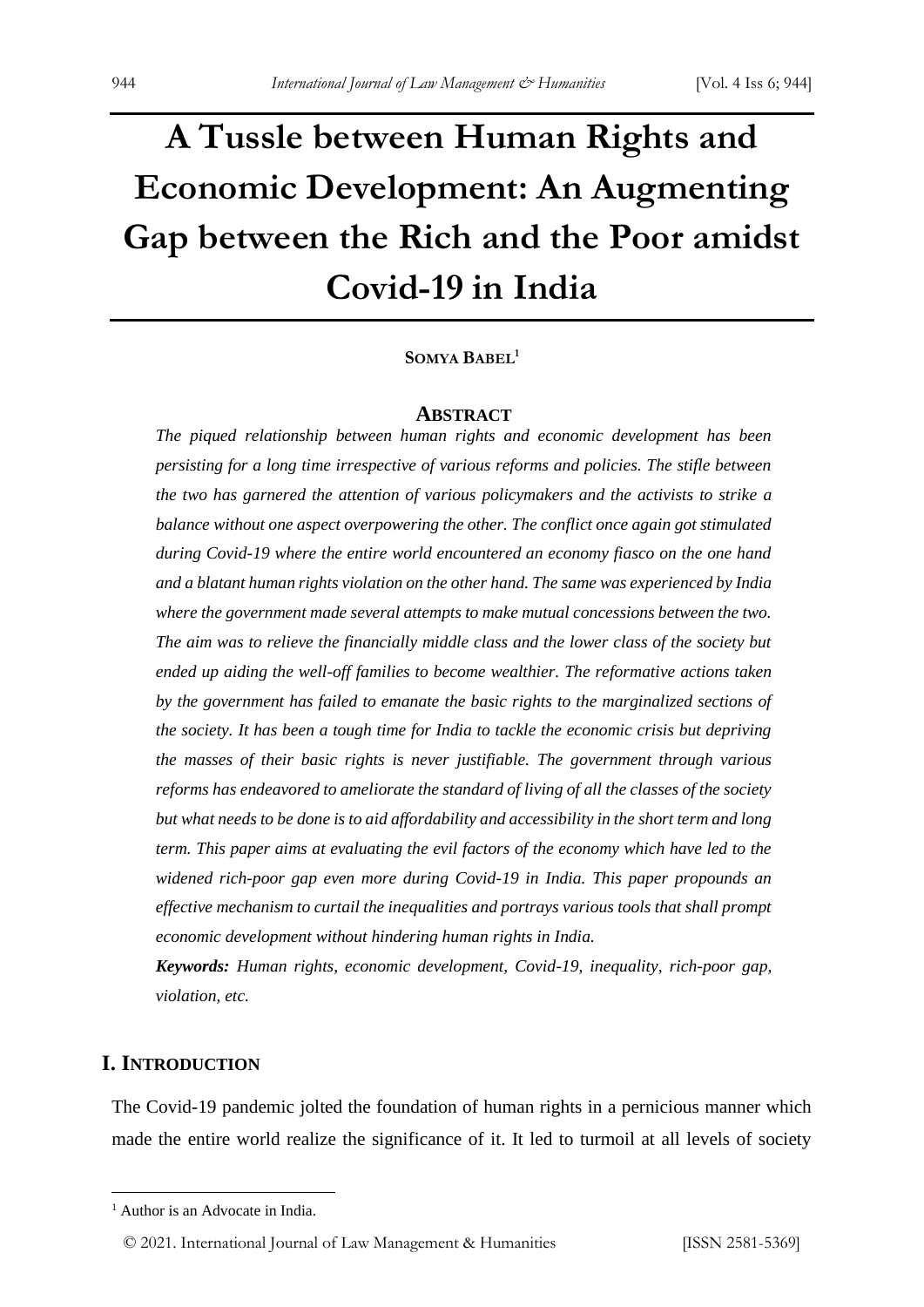including the gross violation of human rights and the economic crisis. With the great emphasis on the economy, on one hand, the scale of human rights started weighing less in the sense of equality and parity. And, with more consideration to human rights, the economy was crippling in the moment of pandemonium with a lack of accessibility, affordability, and resources. The piqued relationship between human rights and economic development has been persisting for a long time irrespective of various reforms and policies. The stifle between the two has garnered the attention of various policymakers and activists to strike a balance without one aspect subjugating the other. The conflict once again got stimulated during Covid-19 where the entire world encountered an economic fiasco on the one hand and a blatant human rights violation on the other hand.

It is significant to strike a balance between human rights and economic development so that the lacuna between the two does not abuse the affected strata of the society. For example, if a massive development task is envisaged then it is the duty of the corporation as well as the government to negotiate the matter with the local people and with the masses that are more likely to be affected by this development. Hence, the top-down approach needs to be facilitated to eliminate the communication gap. The mentality which currently exists in our country is that investing funds in economic infrastructure would yield more profit than on basic human rights such as education and healthcare. Rather, we need to substitute our vision with an open mind that more profit would be generated if human rights are shielded and people would be contented, innovative, and productive if they feel secure.

This tussle was experienced by India where the government made several attempts to make mutual concessions between the two. The aim was to aid the financially middle class and the lower class of the society but ended up serving the well-off families to become wealthier. The reformative actions taken by the government have failed to confer basic rights to the marginalized sections of the society. It has been an unfortunate time for India to tackle the economic crisis but stripping the masses of their basic rights is never justifiable. The disparity in the income levels was already high in India until this pandemic befell and smashed the remaining market and left a broken economy. It would become manageable for the economy of our developing country to get on the right track if the income inequality could be curbed and reduced. But it would take a lot many years for our country to flourish and evolve out of this chaotic system.

# **II. IMPACT OF COVID-19 ON HUMAN RIGHTS AND ECONOMIC DEVELOPMENT**

# **(A) Condition of the marginalized and the vulnerable section of the society**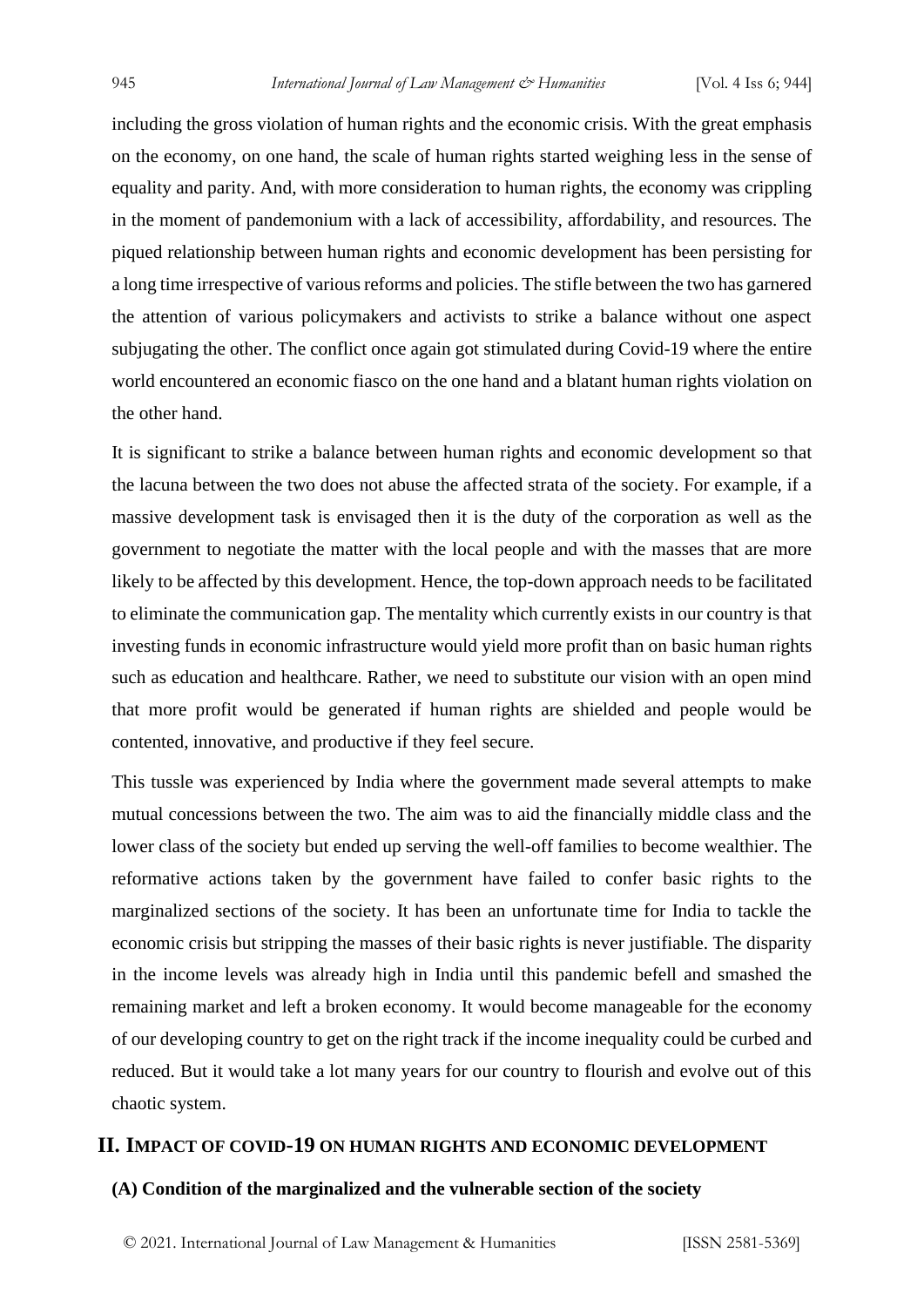To curb the spread of the virus, the lockdown was imposed in India which deteriorated the position of the marginalized section of the society. There came a moment of a quandary where these underprivileged people such as migrant workers, drivers, vendors, domestic workers, etc. could not afford housing facilities, healthcare, food, and education because of the subsequent unemployment and the cut in the respective salaries of some workers. There lies a duty of the state to protect all the individuals and fulfill their basic survival needs but nothing could happen to curtail the situation and many people have been still suffering because the effect is not yet gone. The news of lockdown from the pandemic led to the public outcry and instability in the country which resulted in the lack of resources of the basic amenities. These workers mostly belong to the unregistered worker's criteria because it is unregulated which deprived them of the government relief packages to sustain. These workers were stigmatized to be the virus carriers which led to unemployment and eviction from their accommodations which took off their social security. The marginalized people are in earnest desire of legal security but they are often those people who are divested of it.

### **(B) Right to social protection to all**

"The concept of human rights encompasses the idea that all people have a right to social institutions that protect them from abuse and deprivation. At the same time, human development is a process of enhancing human 'capabilities,' choices, and opportunities so that each person can lead a life of respect and value."<sup>2</sup> "Human rights and human development are inter-related. For example, education produces a variety of indirect benefits, including improvements in health, a slowdown in population growth, a strengthening of democracy, and good governance - all of which are dimensions of 'human development' and human security. Moreover, the factors that make public education a welfare-enhancing public good also support equal dignity and autonomy for individuals."<sup>3</sup> "Rights or entitlements by their very definition impose claims on other people or institutions to help or collaborate in ensuring access to these rights or entitlements."<sup>4</sup> "The effective implementation of rights often requires institutional reforms as well as the participation and accountability of *'duty bearers'*. The state has the preeminent role to ensure that human rights are realized."<sup>5</sup>

<sup>&</sup>lt;sup>2</sup> AK Sen, Human Rights and Capabilities, Journal of Human Development, Vol. 6, No. 2, July, 2005.

<sup>3</sup> Alston, Philip and Nehal Bhuta, Human Rights and Public Goods: Education as a Fundamental Right in India, Centre for Human Rights and Global Justice, Working Paper No. 5, Economic, Social and Cultural Rights Series, NYU School of Law, New York, 2005.

<sup>4</sup> Human Development Report (HDR), Human Rights and Human Development, UNDP, Oxford University Press, 2000.

<sup>5</sup> North, Douglass C, Institutions, Institutional Change and Economic Performance, Cambridge University Press, 1990.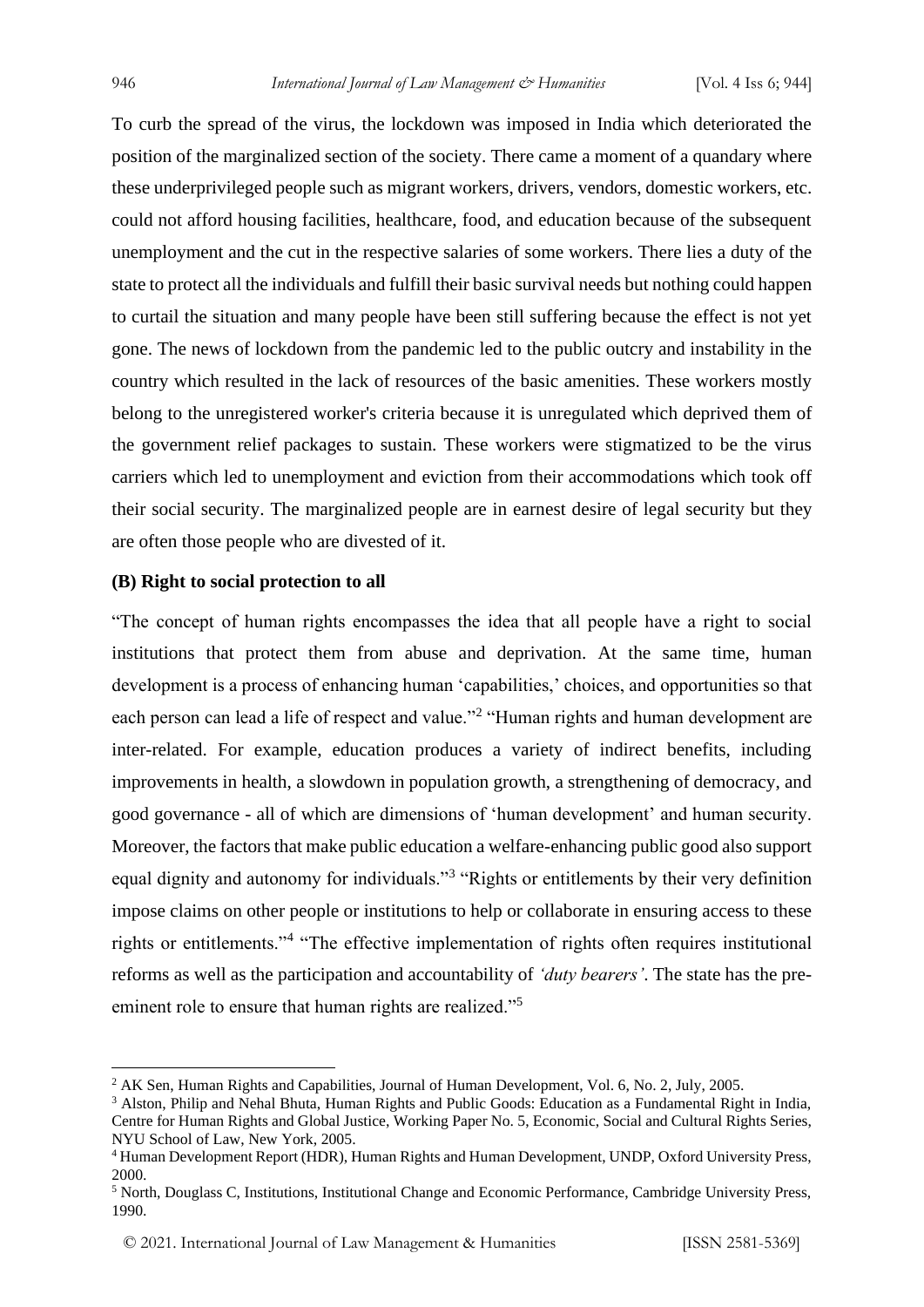The fundamental right guaranteeing the protection of life and personal liberty has been laid down in Article 21 of the Indian Constitution. Article 38 levies that the state shall secure social protection to all and would work for the welfare of the people by eliminating inequality and reducing the income disparity. Article 41 guarantees the right to work, education, and public assistance. Article 42 and 43 guarantees the social security of the workers, provides the right to work in considerate condition and other related reliefs. Article 47 includes the duty of the state to raise the level of nutrition and the standard of living and to improve public health. Below mentioned are a few landmark judgments which guarantee basic human rights such as the right to food, right to employment, and right to education:

# **III. RIGHT TO EMPLOYMENT**

# **(A) Olga Tellis & Ors. Vs Bombay Municipal Corporation & Ors. (1986)<sup>6</sup>**

This case raised the question of the right to livelihood where the Supreme Court held that the right to work is an essential part of a human's life and one should never be deprived to work to meet the ends for survival. Hence, the right to work came under the ambit of Article 21 which protects the right to life and personal liberty.

# **(B) State of Uttar Pradesh Vs Charan Singh (2015)<sup>7</sup>**

The Court directed that the litigation was needlessly slackened by the employer for forty years which withheld the employee of his right to livelihood as per Article 21. The employer under no circumstances can terminate the employee arbitrarily and irrationally.

"The National Rural Employment Guarantee Act (NREGA) of 2005 represents a paradigm shift in the government's employment policy. A national "employment guarantee act" has been a long-standing demand of the Right to Food Campaign and the labor movement in India. The NREGA establishes employment as a right that people can expect, demand, and have enforced."<sup>8</sup>

# **IV. RIGHT TO EDUCATION**

# **(A) Mohini Jain Vs Union of India [AIR (1992) SC 1858]**

In this case, the Supreme Court held that the right to education is a fundamental right which comes in the purview of right to life. "Sarva Shiksha Abhiyan (SSA) is the Government of

<sup>6</sup> AIR (1986) SC 18

<sup>7</sup> AIR (2015) SCC 150

<sup>8</sup> Santosh Mehrotra, Neha Kumra, and Ankita Gandhi, India's Fragmented Social Protection System: Three Rights Are in Place; Two Are Still Missing, United Nations Research Institute for Social Development (UNRISD), December 2014.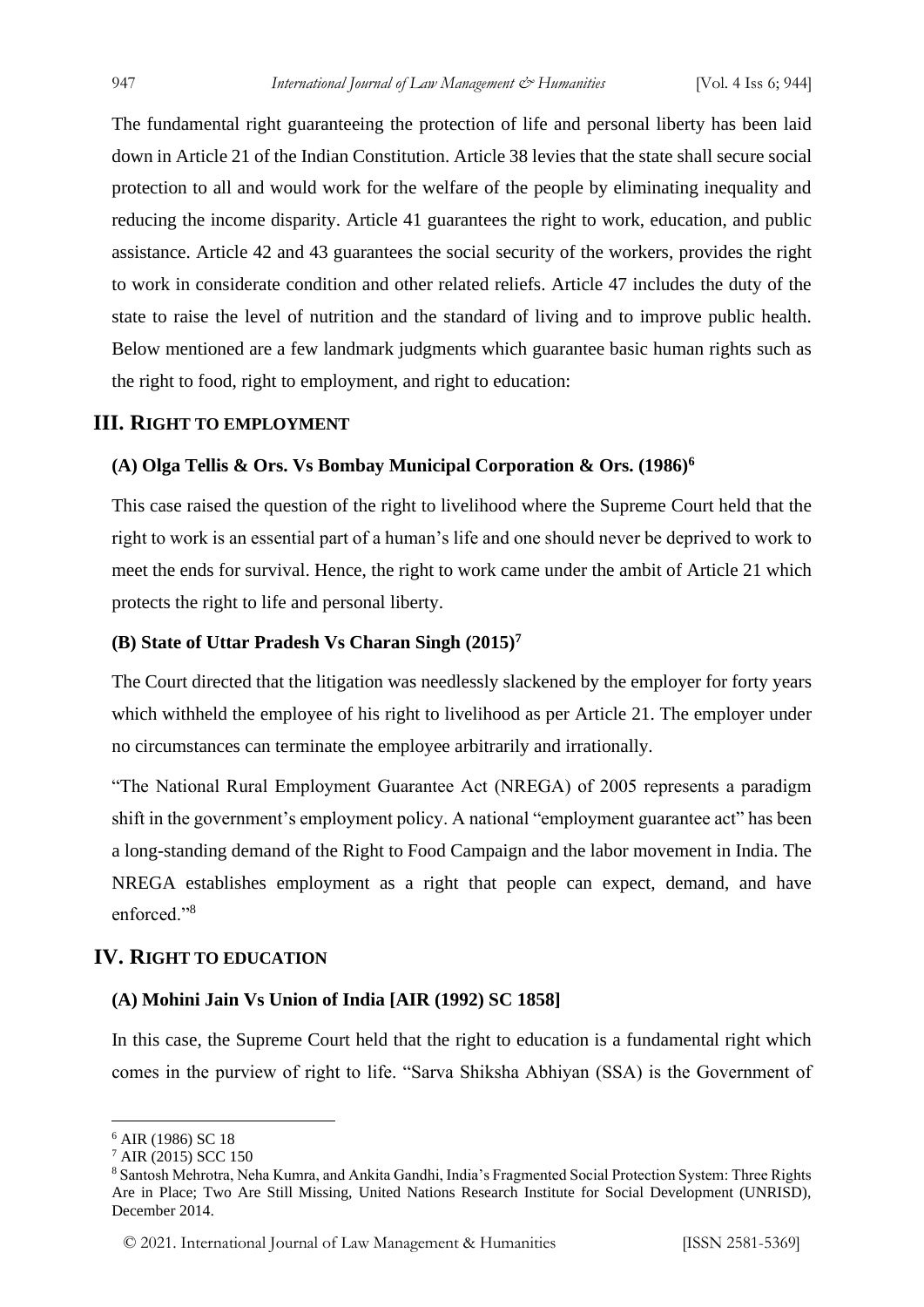India's flagship programme for the universalization of elementary education across the country in a timely manner. Specifically, the programme works to open new schools in communities which do not have them and to strengthen existing schools by providing additional classrooms, toilets, drinking water, maintenance grants, and other school improvement grants."<sup>9</sup>

# **V. RIGHT TO FOOD**

# **(A) People's Union for Civil Liberties (PUCL) Vs Union of India & Others (2001)<sup>10</sup>**

The right to food was acknowledged in this case as a fundamental right of a human being under Article 21 of the Indian Constitution which is necessary for sustenance and is an inalienable part of life. "This was followed by a larger public campaign for the right to food which resulted in the appointment of two Commissioners on the Right to Food by the Supreme Court of India $\cdot$ <sup>11</sup>

# **(B) Chameli Singh And Others Etc. Vs State Of U.P. And Another (1996)**

It was held that "everyone has the right to a standard of living adequate for the health and wellbeing of himself and his family including food, clothing, housing, medical care and necessary social services."<sup>12</sup>

Considering all these rights which have been guaranteed to the Indian citizens, a void could be inferred between the legal provisions and the implementation of the same. There was flagrant human rights violation amidst the pandemic which confirmed the existing inherent inequality in the society which is halting the economic growth of our country.

"The Covid-19 lockdown disproportionately hurt marginalized communities due to loss of livelihoods and lack of food, shelter, health care, and other basic needs. The pandemic made access to the internet crucial for information, communication, education, and business. In most states, government schools did not deliver education during the lockdown, putting children from marginalized communities such as Dalit, tribal, etc. at greater risk of dropping out and being pushed into child labor and early marriage. Girls were even more vulnerable. For persons with disabilities, the Covid-19 lockdown brought particular challenges, including access to medical care and essential supplies, and exercising social distancing, especially for those who receive personal support for tasks of daily living."<sup>13</sup>

9 *Ibid.*

<sup>10</sup> (Civil) No. 196/2001

<sup>11</sup> *Supra* at 9.

<sup>&</sup>lt;sup>12</sup> AIR (1996) 2 SCC 549

<sup>&</sup>lt;sup>13</sup> India Events of 2020, World Report 2021, Human Rights Watch.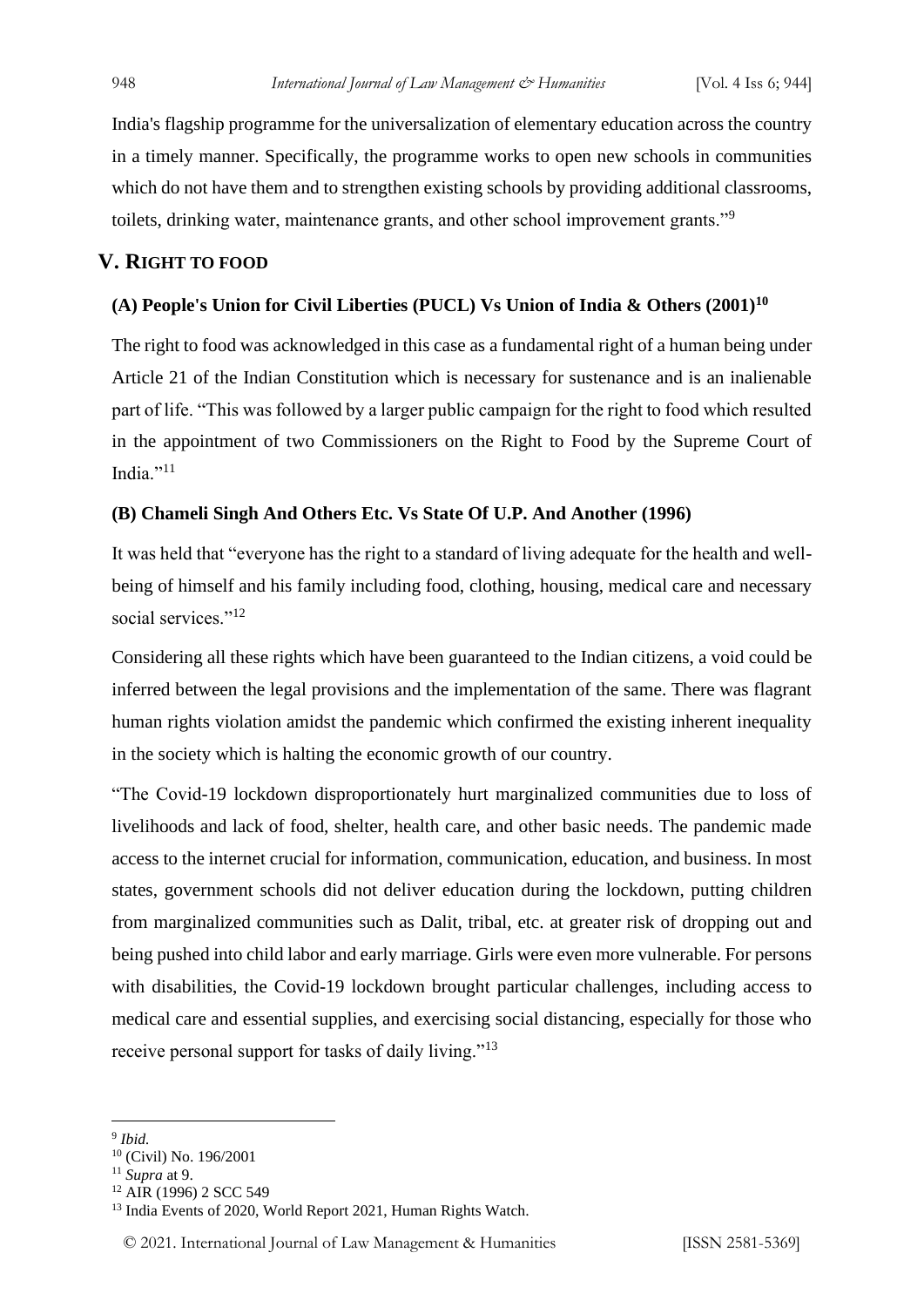# **(C) Widened rich-poor gap**

The Covid-19 pandemic has sparked the whirlwind of the economy which led to the economy blunder whacking the financial miseries of the poor, vulnerable, and marginalized people of India. The repercussions of this storm which put forward the income disparity, gender inequalities, irksome education scenarios, etc. have led to exacerbating circumstances that would show its impression in the medium or long term. During this pandemic, many well-off families were thriving despite the Covid-19 effect while the other vulnerable section of the informal sectors had to reorient their consumption, lose their jobs, work with a cut in their salaries, and had to douse in their remaining savings to make the ends meet. The corporate firms also suffered an asymmetry in the horizon of jobs and salaries. The distribution of income was already disproportional in the level of the capital which got even more inconsistent. The gap was more widened when the education shifted to the online medium which led to a virtual divide. Not all the families had access to gadgets and the internet which worsened the process of learning, thus, depriving the children of education.

"2,153 billionaires hold more money than 60 percent of the world's population. By December 2020, their total wealth reached US\$11,950 billion, the equivalent of the amount spent by the G20 countries to deal with the pandemic's economic impact. The 10 wealthiest have gained \$540 billion since March 18, 2020, while several hundred million people have been thrown into job insecurity. The concentration of wealth in India is 'beyond comprehension' and its economic inequalities 'are out of control'. During this period, Mr. Ambani's average enrichment over just over four days was more than the combined annual salaries of the entire Reliance Industries workforce of 195,000 employees. Between March and October 2020, his wealth more than doubled to \$78.3 billion, and he rose from 21<sup>st</sup> to sixth in the world's largest fortunes. Without social protection, 40 million internal migrants found themselves on the streets after the government imposed the Covid-19 lockdown, which saw millions of people fleeing on foot from the big cities to their villages' informal safety."<sup>14</sup> Therefore, the government should work for the benefit of all by devising the policies and taking stern actions on the non-implementation to make sure that not only the privileged ones are getting an upperhand in the economy.

# **VI. TOOLS OF THE ECONOMY TO NEGATE THE DIFFERENCES**

# **(A) State of recovery after Covid-19**

© 2021. International Journal of [Law Management & Humanities](https://www.ijlmh.com/) [ISSN 2581-5369]

<sup>&</sup>lt;sup>14</sup> The Virus of Inequality, Oxfam International report, 2020.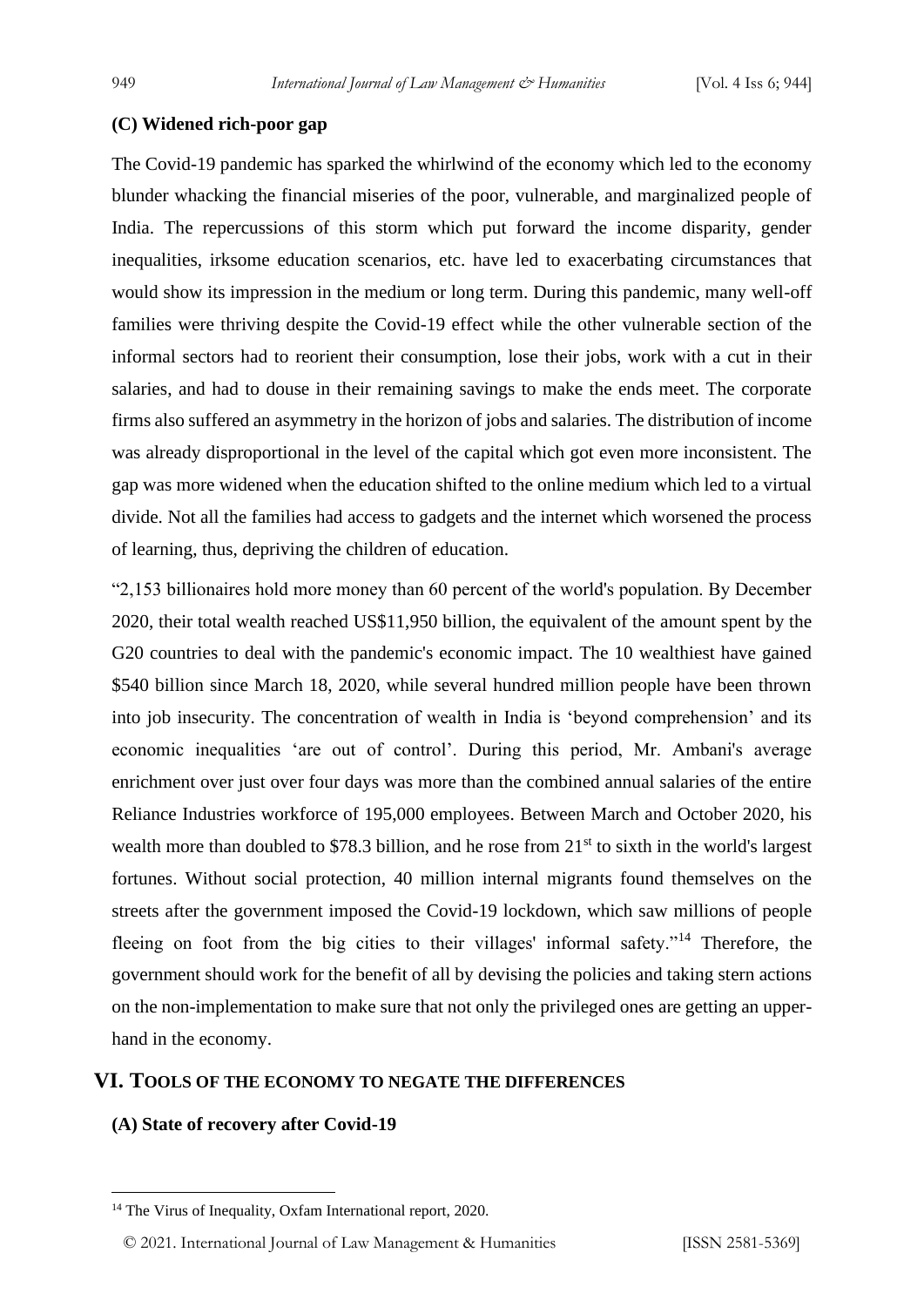The administrative system of India has lacked at the majority of the levels to render relief to the society, be it social or economic. Looking on the bright side of the story, this pandemic can help us start from scratch and restructure the entire system by striking out the loopholes and proposing new measures which could do greater development with minimum abuse of power. With this pandemic, we can make it our wake-up call so that conservation and development do not stumble with the same old ambiguities. "Governments could address all these questions strategically. In effect, they are caring for two patients who react to the same medicine physical distancing—in very different ways. The first patient is the public-health system. Physical distancing might cure or alleviate its symptoms but could exacerbate those of the second patient, the economy. This trade-off suggests a physical-distancing strategy for governments: ensuring the health system's ability to deal with COVID-19 and protecting the economy."<sup>15</sup> "Maximum resources are defined by a states' ability to both mobilize and generate resources with sustainable parameters."<sup>16</sup> "For example, a State which has allocated a disproportionate amount of its budget to defense spending, while its public services are compromised, will stand afoul of the obligation."<sup>17</sup> "So, too, will its potential tax resources be counted, even if under-utilized, so that policies to expand the tax base, combat tax evasion and tax progressively will be important to its available resources."<sup>18</sup>

"The obligations on multinational corporations are also relevant. The principles used to 'embed' such commitments among business groups, although responsive to economic and social rights, rely on soft, voluntary commitments, many of which are weakened by international trade and investment law. At a minimum, current rescue packages and bailouts must be tied to conditions, such as respect for worker protections, or meeting climate change goals. In this respect, the formal state duty to protect economic and social rights by appropriate regulation of private actors will be bolstered by real bargaining power."<sup>19</sup>

# **(B) Human Right Impact Assessment (HRIA) for economic reform policies**

The rationale behind carrying out Human Right Impact Assessment (HRIA) is to evaluate the

<sup>&</sup>lt;sup>15</sup> Andres Cadena and Fernando Ferrari-Haines, Saving our livelihoods from COVID-19: Toward an economic recovery, McKinsey & Company, April 19, 2020.

<sup>16</sup> Balakrishnan, R., Heintz J., and Elson, D., (2016) Rethinking Economic Policy for Social Justice: The Radical Potential for Human Rights, Routledge, London.

<sup>&</sup>lt;sup>17</sup> Mureinik, E. (1992) 'Beyond a Charter of Luxuries: Economic Rights in the Constitution', 8 South African Journal of Human Rights 464; Sepulveda, M. (2014) Report of the Special Rapporteur on Extreme Poverty and Human Rights: Taxation and Human Rights, UN Doc. A/HRC/26.28.

<sup>&</sup>lt;sup>18</sup> De Schutter, O. (2019) 'Public Budget Analysis for the Realization of Economic, Social and Cultural Rights: Conceptual Framework and Practical Implementation,' in Young, K. (Ed.) (2019) The Future of Economic and Social Rights, Cambridge University Press, Cambridge.

<sup>&</sup>lt;sup>19</sup> Katharine G. Young, The Idea of a Human Rights-Based Economic Recovery after COVID-19, Boston College Law School, 2020.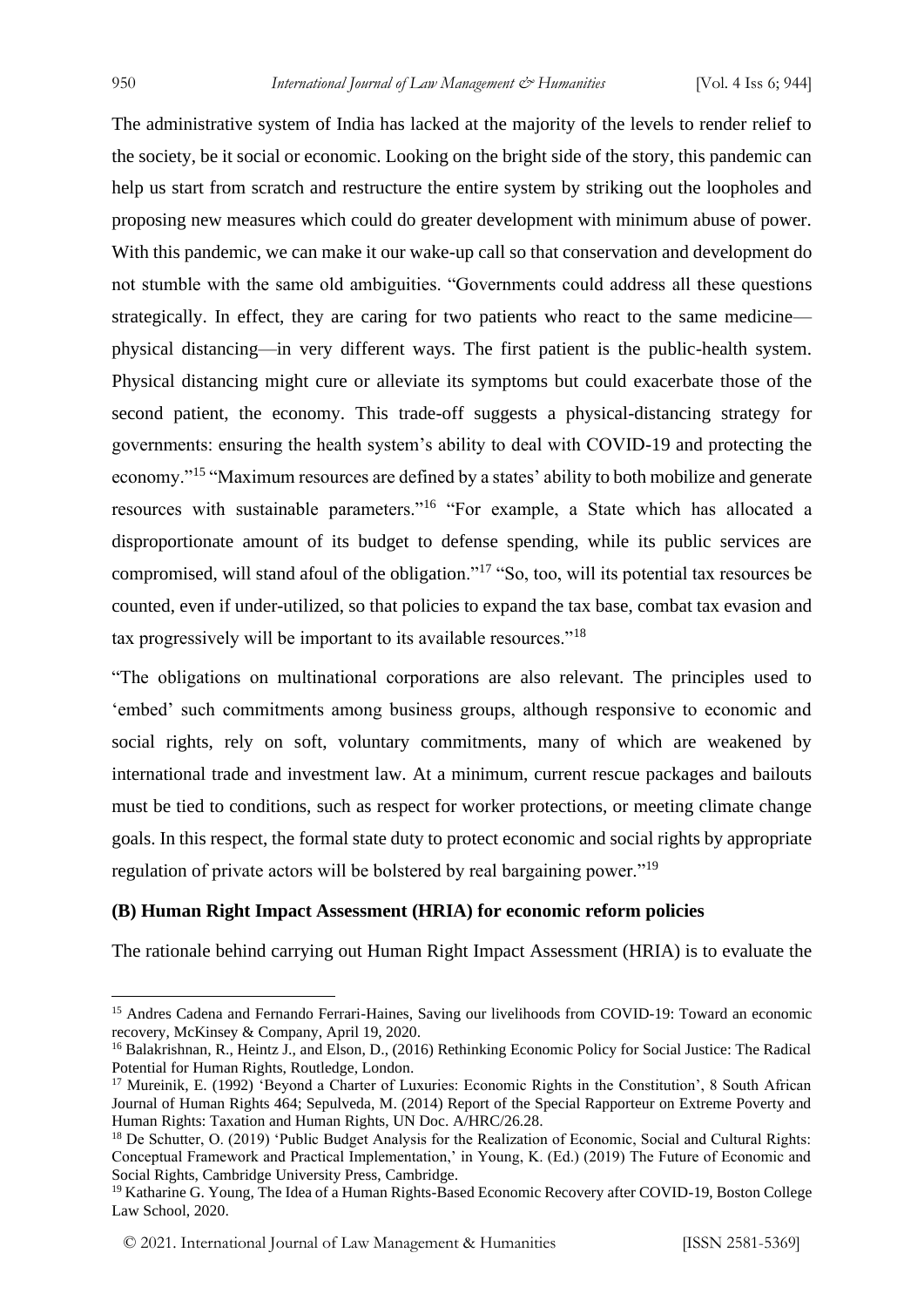short-medium-long term human rights impact of any development project or policies proposed by the government to eliminate the inimical effects on the human rights causing its violation. It should be carried out before implementing the project and after the implementation has taken place so that prompt action could be taken in case of any hostile situation. Also, it needs to be conducted during the economic crises and in normal times so that the difference between the two could help in examining the impediments and the measures which have to be taken. Controlling the HRIA before the enactment of any policy can help in deducing how all the aspects of society are affected. "The process of doing HRIAs should comply with the principles of participation, access to information, and accountability. It is vital to allow for and seek the broadest national dialogue possible, with the effective, timely, and meaningful participation of all, including marginalized groups and those, particularly at risk. Genuine participation can only be possible if comprehensive and accessible information on all aspects of public finance is provided in a timely manner."<sup>20</sup> For example, "Thailand's National Human Rights Commission conducted an ex-ante assessment of the human rights impacts of the Thailand-US trade agreement and published a draft report on the matter in 2006."<sup>21</sup>

# **(C) Recognizing basic rights for economic growth**

Following the HRIA, all the policies which were enunciated amidst the pandemic should have been assessed first so that one aspect of human rights or economic development does not overpower the other. For example, the idea of taking education to the online platform was inevitable due to lockdown. But, what had to be done was to estimate the strata of the people who cannot afford the gadgets and the internet on a routine-basis. For them, saving a proportion of the amount from their meager income was a huge deal that should have never been neglected. We should acknowledge the need of being progressive in our ways to deal with the drastic changes but that should never divide the privileged ones from the vulnerable section of the society when it comes to basic human rights. To let the economy grow, it is required to satiate the needs of the members of the economy to the basic level so that nobody is deprived of their fundamental rights. While one section of the society scales all the time while the remaining section of the society attempts to make the ends meet shows how the distribution of income and income disparity has defeated the economy of India.

"The great asset of human rights, on many philosophical accounts, is the special access that

<sup>&</sup>lt;sup>20</sup> PRINCIPLES 17 to 22, Human Rights Impact Assessments (HRIAs), Guiding Principles on Human Rights Impact Assessment of Economic Reforms, United Nations Human Rights Special Procedure.

<sup>&</sup>lt;sup>21</sup> The Continental Free Trade Area (CFTA) in Africa – A Human Rights Perspective, United Nations Economic Commission for Africa.

<sup>© 2021.</sup> International Journal of [Law Management & Humanities](https://www.ijlmh.com/) [ISSN 2581-5369]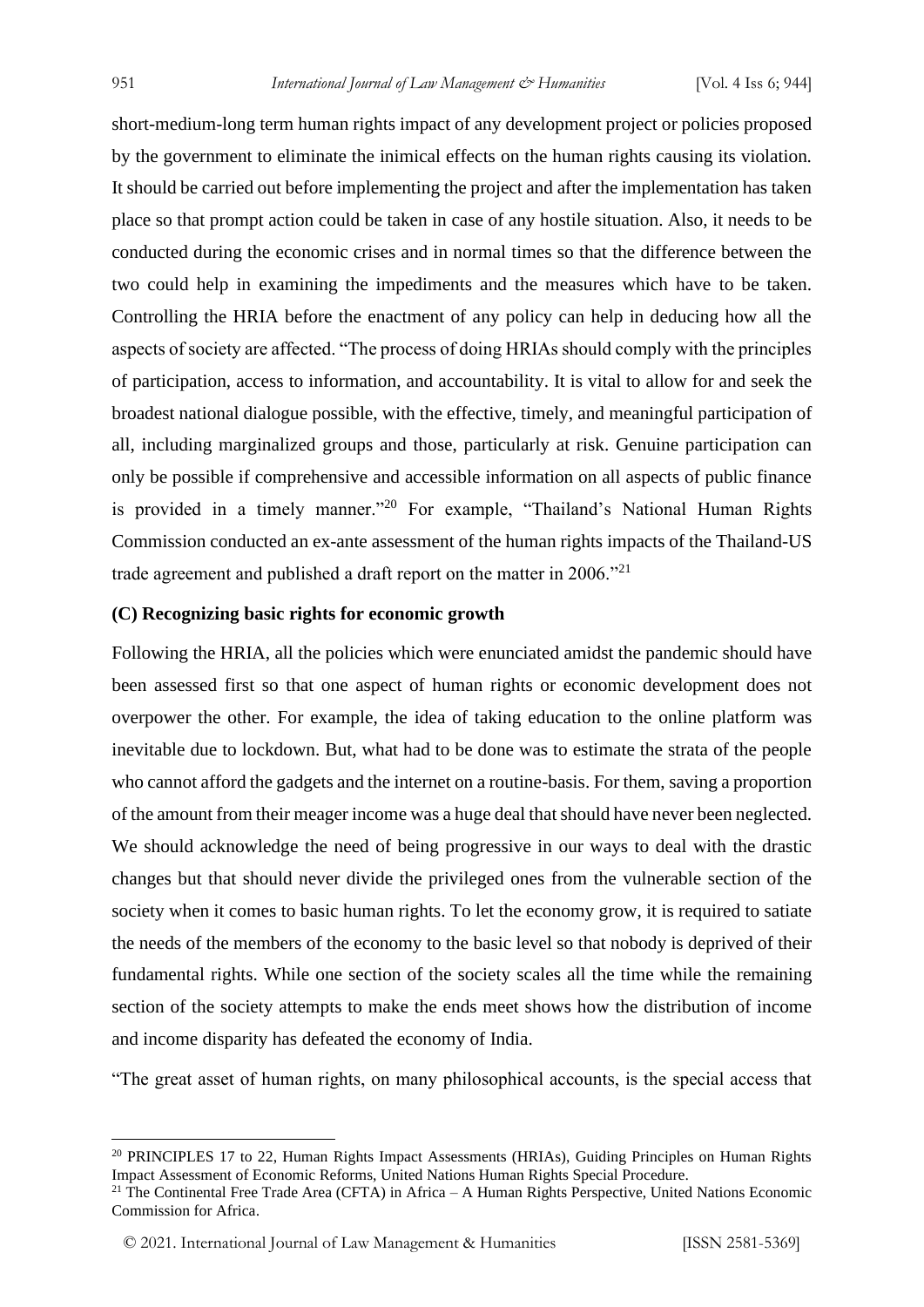their protection opens, to the intersecting dimensions of freedom and dignity in the human experience."<sup>22</sup> "As the recovery affects an unfathomable degree of change in health, food, education, work, social security, water, and sanitation systems, it will be important to gather and include diverse voices and perspectives in the formulation of human rights and in the devised steps to realize them. These aspects of participation are likely to be become increasingly visible in the post-pandemic recovery, even as rights claimants may be disconnected from the technical experts who are charged with designing the response."<sup>23</sup>

# **(D) Economic rights over opprobrious austerity**

"Supporting the recovery with fiscal tools while managing higher government debt levels is a delicate balancing act. The pandemic and its economic fallout, along with policy responses, have contributed to a major increase in fiscal deficits and government debt ratios. As countries ease restrictions and enter the recovery phase, they should consider progressive taxation and strengthen public institutions rather than pursuing austerity measures. The experiences of various countries following the 2008 financial crisis have shown that many austerity policies entrenched inequalities and harmed the fulfillment of an adequate standard of living. The economically vulnerable were hit the hardest as social protection systems were weakened, jeopardizing a country's ability to adequately respond to human rights obligations. In the UK, researchers have related austerity to an increase in homelessness, the number of people in poverty, and food insecurity. Countries should learn from these results, with progressive public spending on health and social protection replacing austerity policies. As governments end emergency measures and let moratoriums on evictions and foreclosures lapse, they should create programs to guarantee everyone's right to adequate housing, address and prevent homelessness, and protect people from unfair evictions."<sup>24</sup>

### **(E) Role of the international financial institutions**

It is imperative to take assistance from international financial institutions to defend the social and economic stances. It is propitious especially to those countries which are experiencing a lack of resources. The packages of millions and billions have been stationed by the World Bank and the International Monetary Fund (IMF) by amplifying their emergency funds to help the countries in need. The relief sought by various vulnerable countries has been met by these institutions that have worked diligently to aid the healthcare system and accomplish the primary

<sup>&</sup>lt;sup>22</sup> Nickel, J., (forthcoming), 'Moral Grounds for Economic and Social Rights', in The Oxford Handbook of Economic and Social Rights. Oxford University Press

<sup>23</sup> *Supra* at 20.

<sup>&</sup>lt;sup>24</sup> Protecting Economic and Social Rights During and Post-Covid-19 Questions and Answers on Economic and Social Assistance, Human Rights Watch.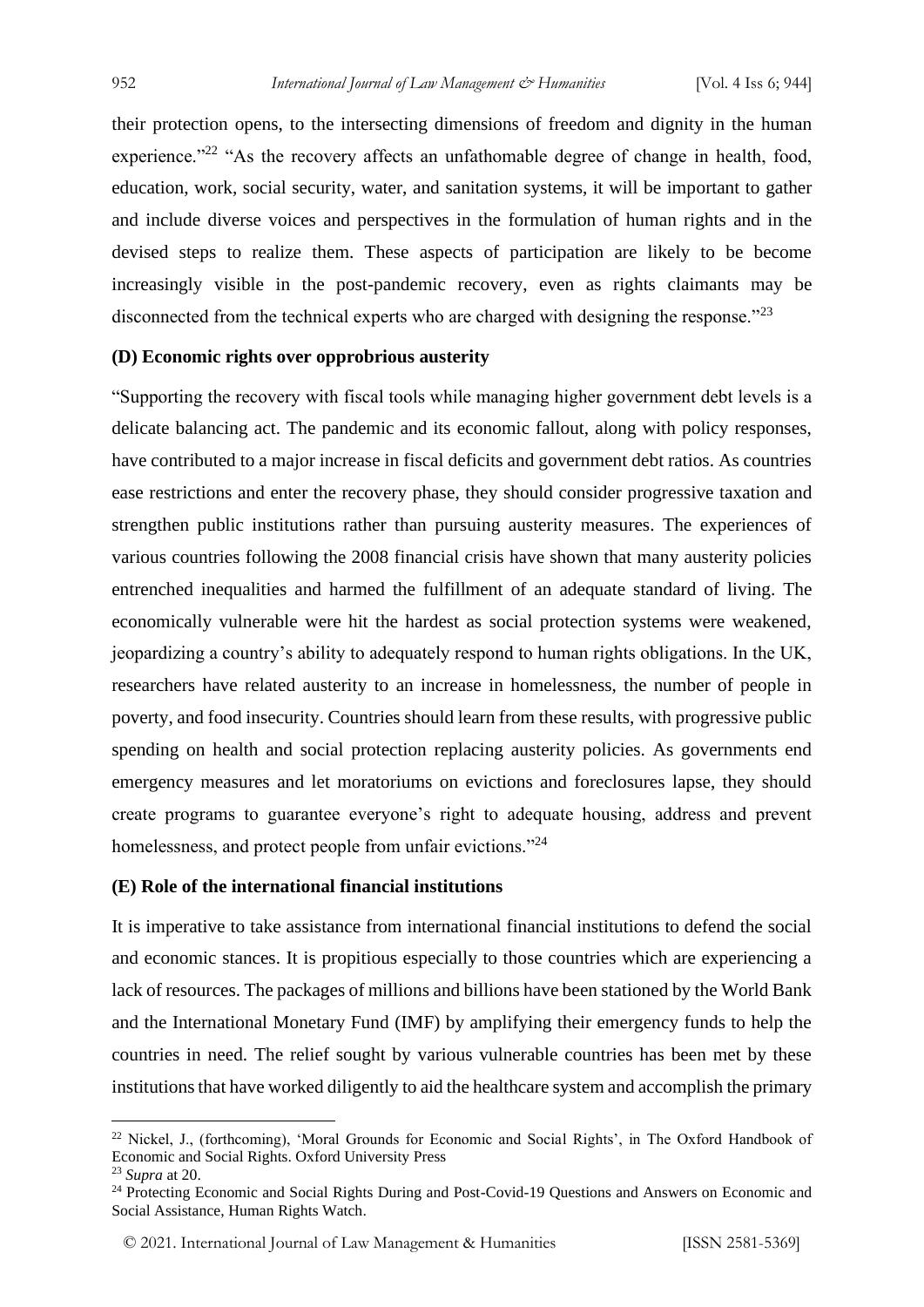rights.

Though these international financial institutions have backed the economies of various countries, it needs to be ascertained that the funds allotted to these countries are being systematically utilized without any exploitation. A system of measurements and accountabilities need to be revamped so that the financial assistance reached to the countries with poor human rights record alleviates the section of the society which are vulnerable to this pandemic rather than letting the fund get abused, misused, and ill-used by the administration.

# **(F) Taxation reforms, Corporate Social Responsibility, environmental responsibility and structural assessment by the independent agencies**

"Given the exceptional situation, States could set a one-off wealth tax; but it can also undertake a more ambitious reform. Indeed, this is the right time to seriously engage in structural reforms for redistributive justice including progressive taxation reforms, where millionaires and billionaires and large corporate conglomerates are requested to contribute to society in a proportional measure to their fortunes. This structural reform should include getting rid of the primacy of shareholder value to distribute profits to all stakeholders, as some companies have already promised, as well as more progressive national taxation systems and global corporate taxation, including the taxation of all subsidiaries of transnational corporations, tech and online businesses, and high-net-worth individuals. States need to urgently and collaboratively tackle the issues of illicit financial flows, tax evasion, and tax avoidance, that would put at their disposal huge amounts of money for the international community to tackle the crisis, for instance through the establishment of a global fund."<sup>25</sup>

"As of now, Indian companies are still trying to figure out the best way to spend on CSR and the government is attempting to direct those funds in the most effective way. The Indian government requires 2 percent of all corporate profits to be spent on projects that benefit the poor. One example is the Indian tech company ZMQ Technologies. The software company applies the CSR mandate toward building programs and donating supplies to rural areas in India. This empowers the communities through information and learning, creating more skilled modern workers, and thus helping to boost the economy."<sup>26</sup>

# **(G) Robust legal grievance mechanism – Constitutional rights and courts**

For a few decades, the Supreme Court has been determining various cases which underline the

© 2021. International Journal of [Law Management & Humanities](https://www.ijlmh.com/) [ISSN 2581-5369]

<sup>&</sup>lt;sup>25</sup> Juan Pablo Bohoslavsky, COVID-19: Urgent appeal for a human rights response to the economic recession, united nations human rights special procedures, Geneva, April 15, 2020.

<sup>26</sup> Joe Kitaj, Corporate Social Responsibility Boosting India's Economy, The Borgen Project, August 6, 2015.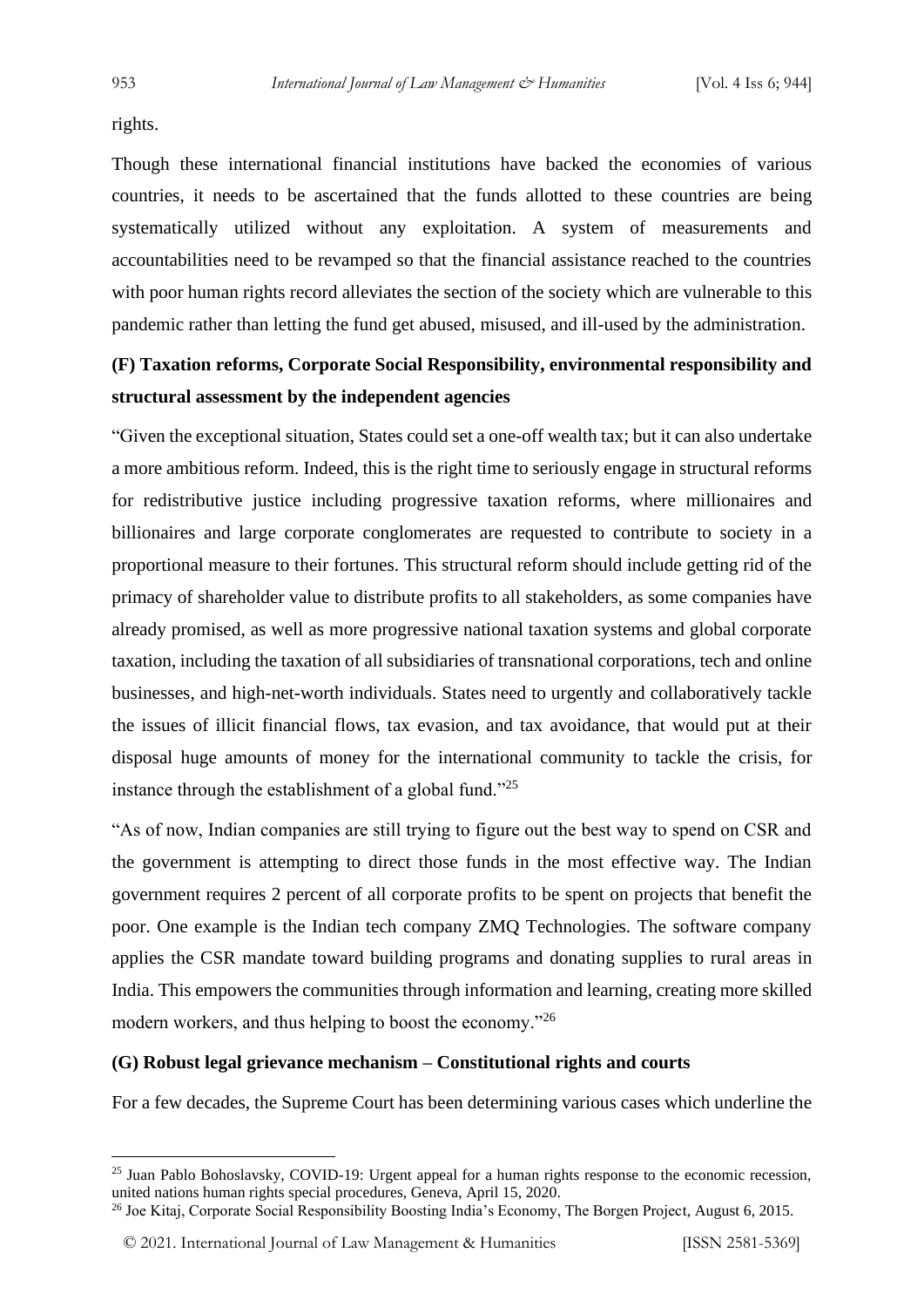relevance of economics in India by rendering a liaison between law and economics. There have been various people from the legal fraternity as well as a few economists who emphasized the role of the judiciary which led to the deceleration of the economy. From this outlook, we can decipher the active role of the judiciary which can infer the groundbreaking remedial measures to penalize the lawbreakers without agitating and rattling the Indian economy.

"In the *Shivshakti Sugars Limited Vs Shree Renuka Sugar Limited & Ors [(2017) SCC 729]* case, the apex court made a significant point that while interpreting a particular provision; its economic effect should be kept in purview. Similarly, when a case presents with a possibility of two approaches and if the law permits discretion to the court, then in such a scenario, the court shall lean towards a position that promotes the economic interests of the nation. In all its decision-making process, the court shall avoid an outcome that can have an adverse impact on employment, growth of infrastructure, economy or revenue of the state. These observations are directed towards an approach embedded in informed decision-making by the judiciary as well as balancing the economic interest of the stakeholders. Thus, it is also pertinent to highlight innovative approaches to adjudicating a remedy that could effectively supplement the economic outlook of the apex court."<sup>27</sup>

The Courts need to persist further economically without distorting the current wave by adjudicating the cases in the best interest of human rights and economic development without allowing either of them to get an upper-hand but by maintaining the composure.

# **VII. SUGGESTIONS AND CONCLUSION**

Considering the Covid-19 crisis, it is troublesome for us to reckon the idea of reinstating the same old modus operandi for running our business or the personal lives. Everything has transformed in a moment and the framework of the rattling economy, as well as the human rights, are in a dire need to be restructured as per the new normal. This pandemic has unveiled several critical instances and issues which have been garnering our attention for a long time but we failed to take any action against all these discrepancies. It has allowed us to reshuffle and maintain the crippling economy without infringing on human rights. With these inconsistencies, the privileged section of the society was immune to the system while the poor families had to somehow grapple in their precarious living conditions with a meager source of income. It turned out to be an obtrusive human rights violation. The economy plays a vital role in shaping the foundation of a decent life by granting substantial goods but it should be aligned

<sup>&</sup>lt;sup>27</sup> Darren Teoh, Economic Analysis of Law with Indian Characteristics: Shiva Shakti Sugars Ltd. Vs Shree Renuka Sugar Ltd. [2017], Singapore Law Review Juris Illuminae, Vol 9, (2017/18),